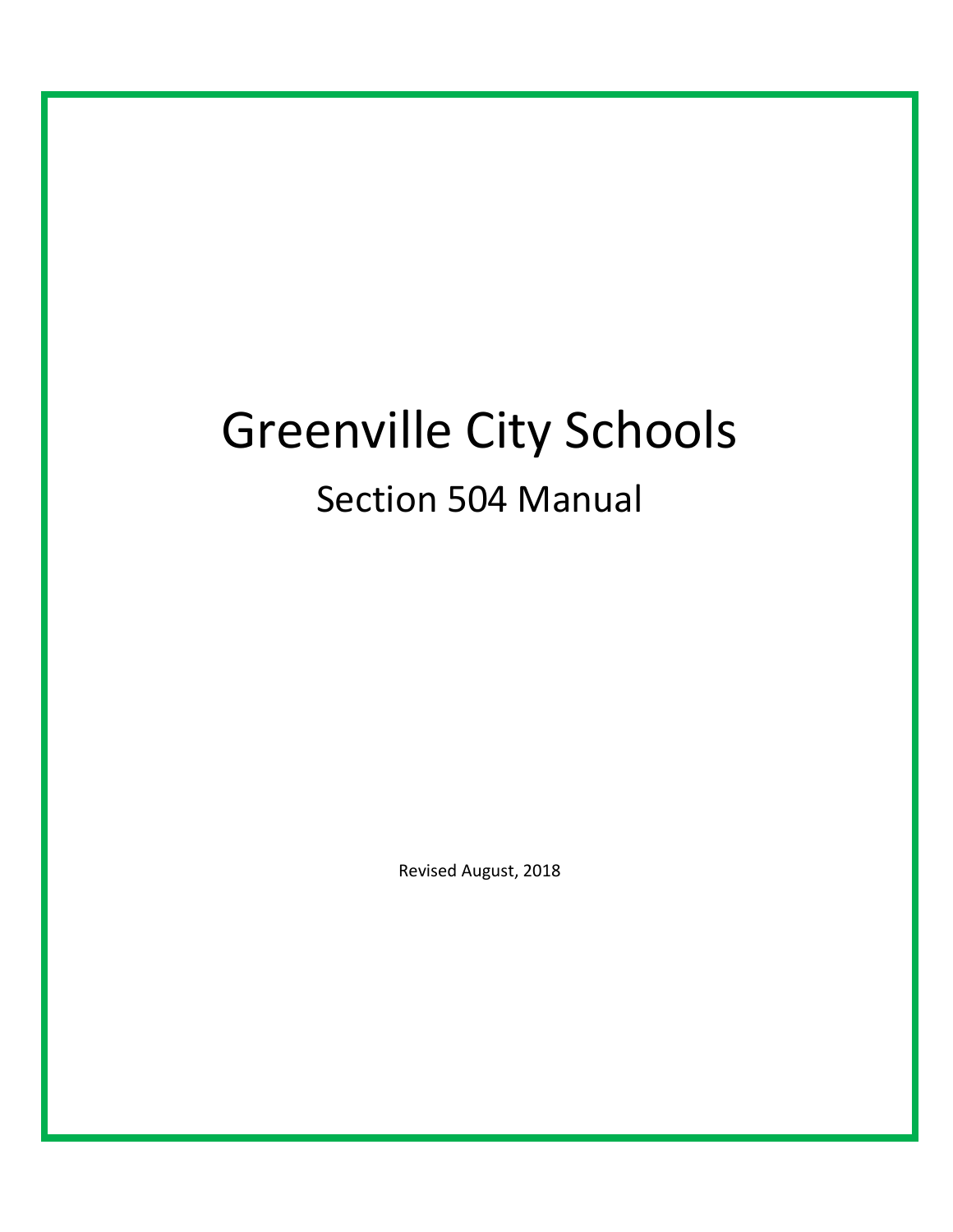# Table of Contents

| <b>District Section 504 Contacts</b>                                      | 3         |
|---------------------------------------------------------------------------|-----------|
| Greenville City Schools BOE Policy-                                       |           |
| Nondiscrimination on the Basis of Disability                              | 4         |
| Section 504 Procedures-                                                   |           |
| Preschool, Elementary and Secondary Education                             | $5 - 8$   |
| <b>Grievances Procedures</b>                                              | $9 - 10$  |
| Section 504 Forms                                                         | $11 -$    |
| GCS 504-03 Notice Regarding Section 504 of the Rehabilitation Act of 1973 | $12 - 13$ |
| <b>Optional Forms</b>                                                     | 14        |
| OP-1 Functional Behavior Assessment                                       | $15 - 16$ |
| OP-2 Behavior Intervention Plan                                           | $17-19$   |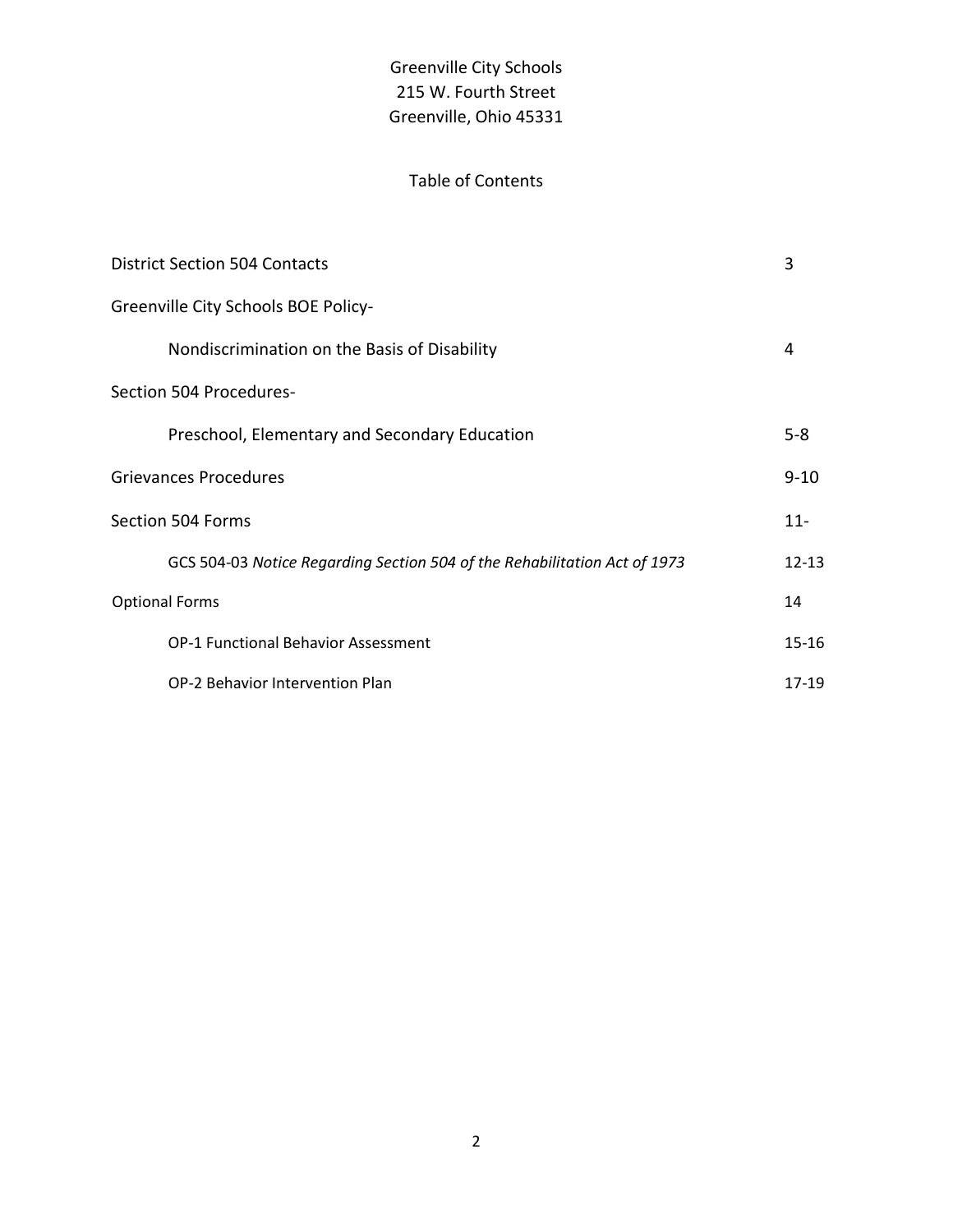#### **District Section 504 Contacts**

#### **The Section 504 Coordinator for Greenville City Schools is:**

Andrea Townsend Director of Career Technical & Special Education St. Clair Memorial Hall 215 West Fourth Street Greenville, Ohio 45331 (937) 548-3185

#### **District 504 Building Representatives:**

| <b>Greenville Elementary</b> | Kitty Davis & Jody Harter (Principal)/<br>Susan Dankworth (Assistant Principal                     | (937) 548-1013 |
|------------------------------|----------------------------------------------------------------------------------------------------|----------------|
| <b>Greenville Middle</b>     | Rhonda Schaar & Chris Mortensen (Principal)/<br>Sandra Snyder (Assistant Principal)                | (937) 548-3202 |
| Senior High School           | Stan Hughes (Principal)/ David Torrence (Assistant<br>Principal)/ Carl Brown (Assistant Principal) | (937) 548-4188 |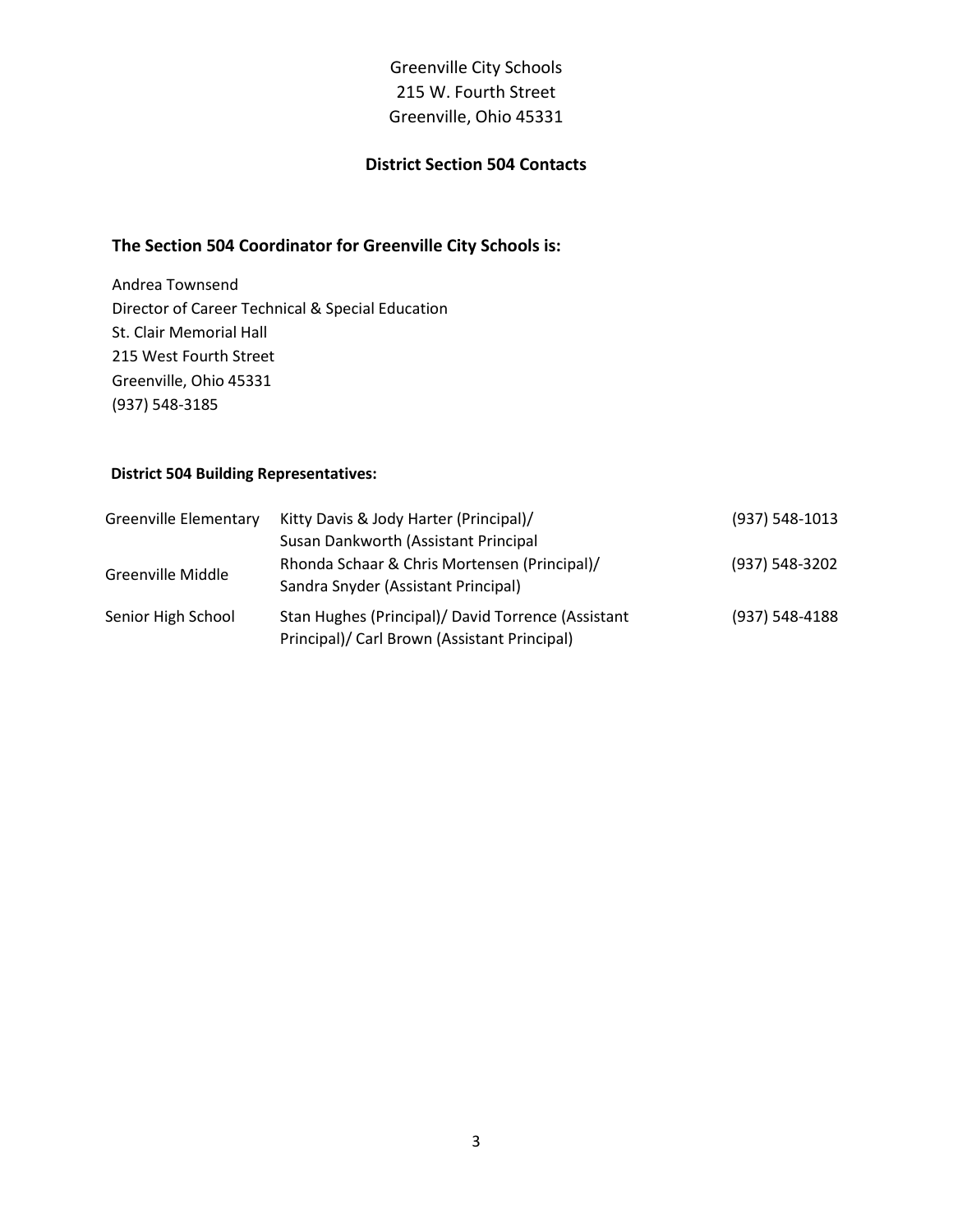#### **NONDISCRIMINATION ON THE BASIS OF DISABILITY**

The Board maintains that discrimination against a qualified disabled person solely on the basis of disability is unfair. To the extent possible, qualified disabled persons should be in the mainstream of life in a school community. In addition, the District is the recipient of Federal funds and therefore must be in compliance with all laws and regulations which deal with disabled individuals.

Accordingly, employees of the District comply with the law and Board policy to ensure nondiscrimination on the basis of disability. The following is expected.

- 1. No one discriminates against qualified disabled persons in any aspect of school employment solely on the basis of disability.
- 2. Facilities, programs and activities are made available to qualified disabled persons.
- 3. Free, appropriate public education at elementary and secondary levels, including nonacademic and extracurricular services and activities, are provided to qualified disabled persons.
- 4. No one excludes any qualified disabled person, solely on the basis of disability, from participation in any preschool education, day care, adult education or vocational education program.
- 5. Each qualified disabled person is provided with the same health, welfare and other social services which are provided to others.

[Adoption date: July 9, 1997]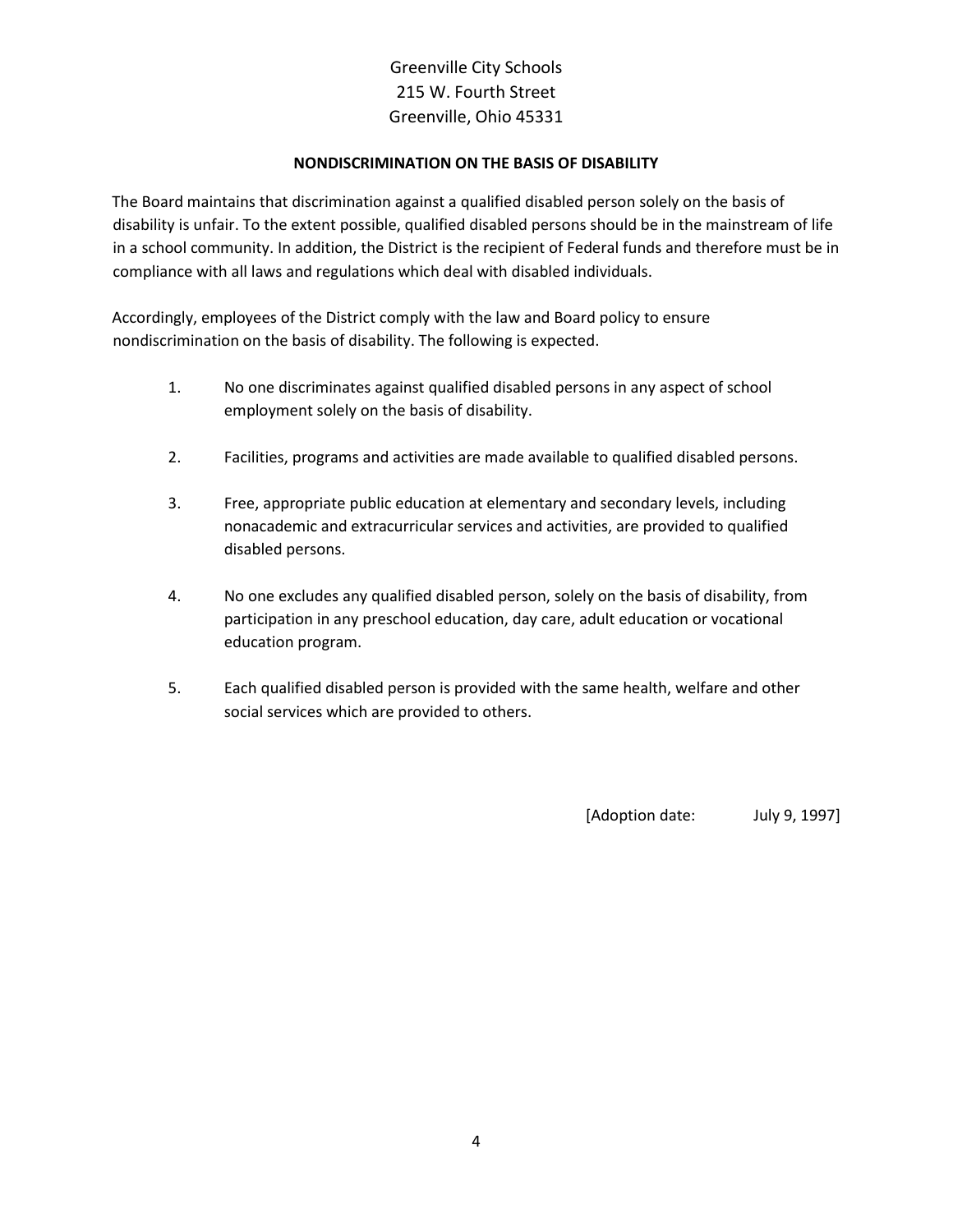#### **SECTION 504 PROCEDURES PRESCHOOL, ELEMENTARY AND SECONDARY EDUCATION**

- 1. BUILDING SECTION 504 TEAM -- Each building will form a Section 504 team. The team will be composed of individuals knowledgeable about the student. This may include: the building IAT team, parents, community personnel, principal, counselor, school nurse, teacher, intervention specialist, school psychologist and others who can make a meaningful contribution to the discussion of eligibility and the provision of appropriate services. A school psychologist is a required team member for initial evaluation under Section 504.
- 2. IDENTIFICATION AND REFERRAL PROCEDURES Students who are in need of or believed to be in need of special accommodations, related services or programs under Section 504 may be referred for evaluation by parents/ guardians, teachers, other certified school employees, community agencies or self.

When a concern arises regarding a student's eligibility under Section 504 (i.e. the student has a physical or mental impairment that substantially limits a major life activity), a referral (Section 504: Referral) is submitted to the building 504 team along with relevant documentation for review. The building 504 team will consider the referral and based upon a review of the student's existing records determine the appropriate assessments and/or evaluations needed.

NOTIFICATION -- The building principal or school psychologist sends to the parents/ guardians the notification letter (*Section 504: Prior Written Notice*), Section 504 Notice (*GCS 504-03 Notice Regarding Section 504 of the Rehabilitation Act of 1973*), Section 504 Release of Records (Section 504: Release of Information Records) and consent form (*Section 504: Parent Consent*).

The building principal or school psychologist forwards copies of the referral (*Referral for Evaluation*), parent letter (*Section 504: Prior Written Notice*) and original signed consent to the Special Services Department at Memorial Hall.

3. EVALUATION -- The school psychologist will coordinate the initial evaluation to determine eligibility as a person with a disability under Section 504 and determine reasonable accommodations, services or programs.

The building 504 team will collect relevant information from a variety of sources (i.e. medical information, school history, report cards, disciplinary records, observations, checklists, rating scales, individual or group achievement tests, assessments, information from parents, teachers and staff, etc.) to assist in documenting the child:

- Has a mental or physical impairment; and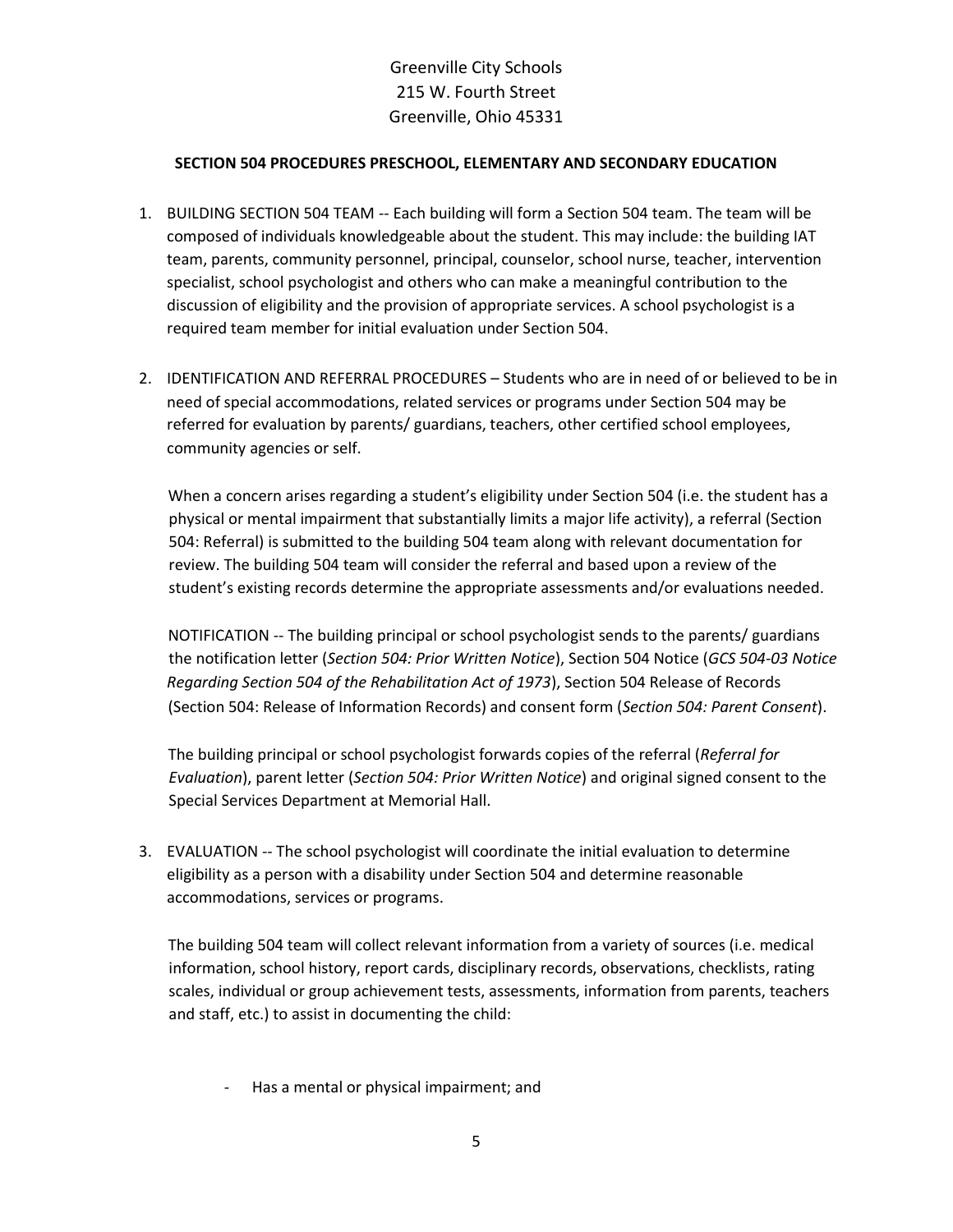- The mental or physical impairment substantially limits one or more major life activity.

The evaluation procedures to be followed may include, but need not be all, those evaluation procedures consistent with the evaluation of students with suspected disabilities under the Individuals with Disabilities Education Act (IDEA).

The District must ensure:

- a. Tests and other evaluation materials have been validated for the specific purpose for which they are used and are appropriately administered by trained personnel.
- b. Tests and other evaluation materials include those tailored to evaluate the specific areas of educational need and not merely those designed to provide a single intelligence quotient.
- c. Tests are selected and administered to best ensure the results accurately reflect the student's achievement, aptitude or other factor being measured rather than the student's disability (except where those are the factors being measured).

In interpreting the evaluation data and in making educational decisions, the District shall:

- a. Draw upon information from a variety of sources, including aptitude and achievement tests, teacher recommendations, physical condition, social or cultural background and adaptive behavior.
- b. Ensure all evaluation data is documented and carefully considered.
- c. Ensure decisions are made by a group of people, including those knowledgeable about the child, meaning of evaluation data and placement options.
- 4. ELIGIBILITY DETERMINATION Following the completion of assessment and/or evaluation, the building 504 team will convene to review the collected information and determine eligibility. The Section 504 Evaluation Report *(Section 504: Evaluation*) will be completed.

Prior to any meeting of the building's 504 team regarding their child, the student's parents/ guardians will be provided written notice of the date, time and location of the meeting *(*). No final eligibility determination will be made by the District without first inviting the parents or guardians to participate in a meeting concerning such a determination. Procedural safeguards will be provided to the parent.

5. STUDENT ACCOMMODATION PLAN -- If the student is eligible under Section 504 as a student with a disability, the building 504 team and parents will develop the *Student Accommodation Plan* (*Section 504: Plan*). Parents/ guardians will be invited to participate in the meeting through written parent invitation (*Section 504: Parent Invitation*).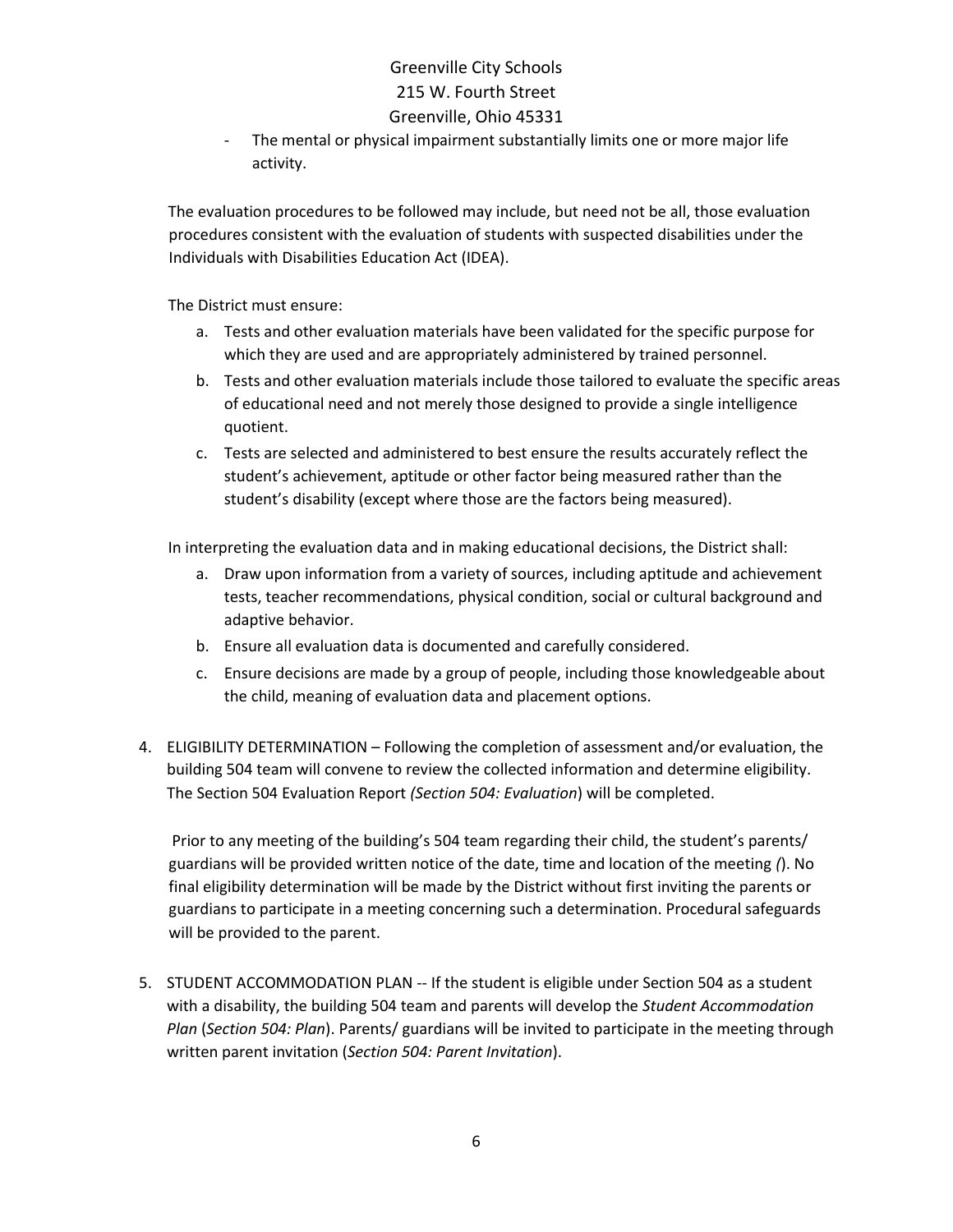The Student Accommodation Plan will include a description of the student's disability and reasonable accommodations, modifications or related services. The plan should also specify how the accommodations will be provided and by whom.

- Statewide Testing- Ohio Department of Education- allowable accommodations may be provided on Ohio Achievement Assessments and Ohio Graduation Tests based on the demonstrated need of the student eligible under Section 504. These accommodations must be documented on the Student's Accommodation Plan.

The Student Accommodation Plan should include parent/ guardian and team member signatures. If the parents/ guardians are not present at the meeting, the parents/ guardians' signatures are required prior to the implementation of the initial Student Accommodation Plan.

A copy of the Student Accommodation Plan will be provided to parents/ guardians. A copy will be kept in the student's building file. The original will be filed in the Special Services Department at Memorial Hall.

- 6. PLACEMENT -- For students who have been identified having a disability under Section 504, the District shall determine what special services are needed to ensure the student receives a free, appropriate public education (FAPE). Students who are eligible for services under Section 504 will be educated, to the maximum extent appropriate, with students who are not disabled.
- 7. ANNUAL REVIEW -- The Student Accommodation Plan will be reviewed at least annually by the building 504 team and parents/ guardians to determine continued needs or accommodations. The Student Accommodation Plan can be reviewed at any time if concerns develop as to the appropriateness of the accommodations, modifications or related services being provided to the student. This can be initiated by staff or parents/ guardians.
- 8. REEVALUATION For students identified with a disability under Section 504, periodic reevaluation is required.
	- a. A reevaluation will be completed at least every three years unless the district and parents agree reevaluation is unnecessary.
	- b. A reevaluation will be conducted prior to any significant change in placement.
	- c. A reevaluation will be completed when requested by a student's parents or teacher.
	- d. When a reevaluation is needed, parents will be sent a notification letter (*Section 504: Prior Written Notice*), Section 504 Notice (*GCS 504-03 Section 504 Manual*) and consent form (*Section 504: Parent Consent*). Evaluations will be completed consistent with Sections 4 and 5.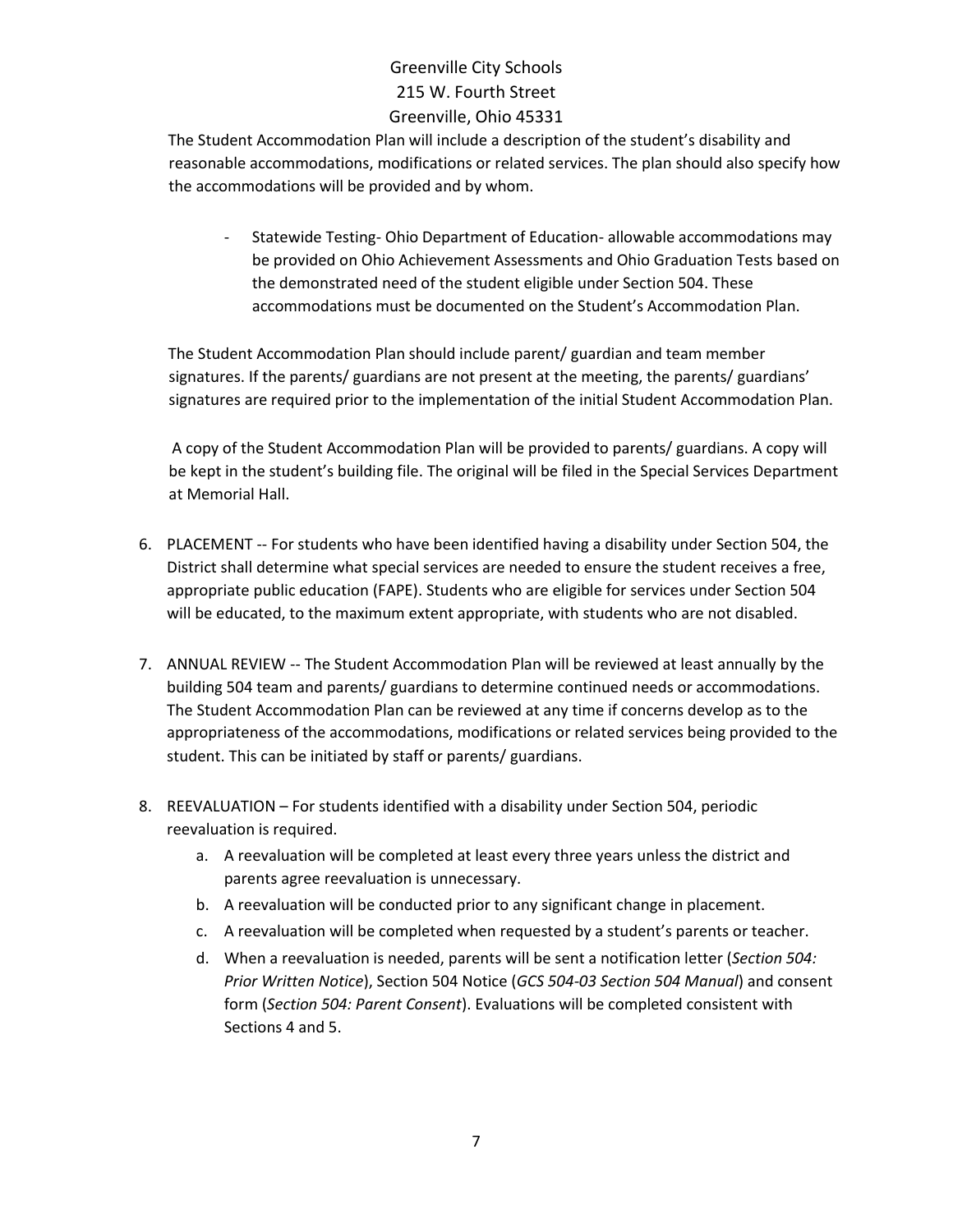- 9. PROCEDURAL SAFEGUARDS The parents/ guardians will be notified in writing of any district decision concerning the identification, evaluation or educational placement of the student. As to such decisions by the District, the parents/ guardians shall have the right to file a grievance and/or request an impartial hearing (See grievance procedures for more information).
- 10. DISCIPLINE A manifestation determination meeting will occur for a student identified with a disability under Section 504 when:
	- a disciplinary removal of more than ten (10) consecutive school days or a pattern of short-term removals that cumulate to more than ten (10) school days in a year that would constitute a significant change of placement.

to determine if the behavior resulting in disciplinary action was caused by, or had a direct and substantial relationship to the child's disability. Relevant members of the child's 504 team and other qualified personnel must conduct a manifestation determination review. The *Manifestation Determination Form* (Section 504: Manifestation Determination Review) will be completed. If the behavior is a manifestation of the child's disability, the 504 team meets to either:

- Conduct a functional behavior assessment (OP-01) and implement a behavior intervention plan (OP-02); or
- Review the existing FBA and BIP and modify as needed to address the behavior.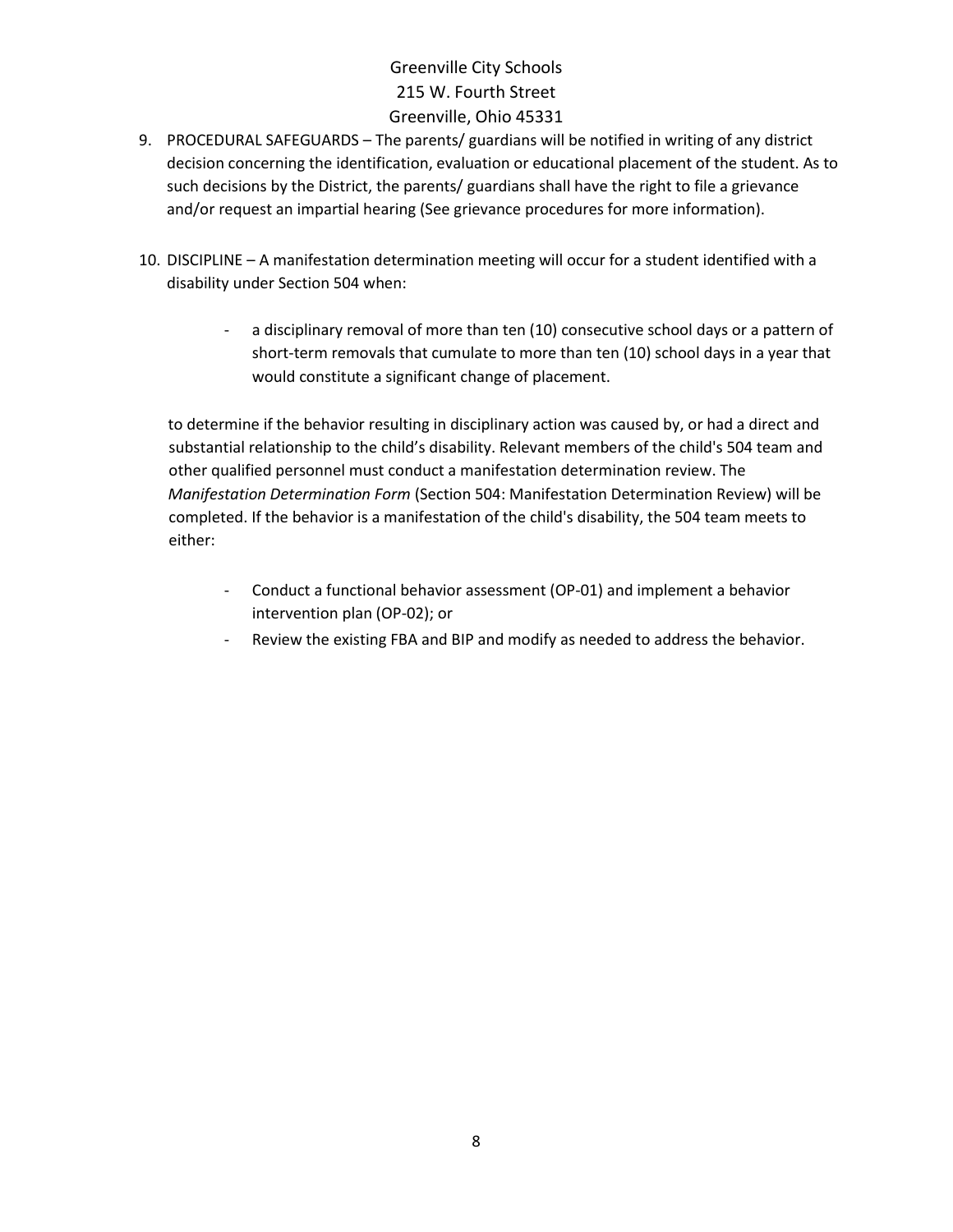# Greenville City Schools 215 W. Fourth Street Greenville, Ohio 45331 **GRIEVANCE AND DUE PROCESS PROCEDURES**

- 1. Greenville City Schools assures students, parents, applicants for employment and employees that it will not discriminate against any individual on the basis of disabilities.
- 2. Greenville City Schools parents/guardians, students and employees will be notified of their right to file an internal complaint regarding the guidelines and procedures implementing Section 504. In addition, Greenville students and their parents/guardians will be notified of their right to request an impartial hearing regarding the identification, evaluation or educational placement of persons with disabilities and of their right to examine relevant records.
- 3. The Greenville Section 504 Compliance Coordinator is the special education coordinator. This coordinator is responsible for Section 504 issues related to students and employees.
- 4. Complaints and/or requests for hearings under Section 504 must be put in writing, citing the specific circumstances of areas of dispute which have resulted in the complaint or request for a hearing.
- 5. The complaint and/or request for hearing must be sent to:

Special Education Coordinator 215 W. Fourth Street Greenville, Ohio 45331

- 6. Complaints will be investigated under the direction of the appropriate compliance officer (building principal for students; building principal/director/supervisor for employees) and a determination issued in writing to the parties.
- 7. Any party to a complaint may, within 20 days from the date the determination is issued by the appropriate compliance officer, request in writing a reconsideration of the determination. The review of the determination shall be conducted by the Section 504 Compliance Coordinator based on the investigative file compiled and any new or additional information submitted with the written request for reconsideration. The determination of the Section 504 Compliance Coordinator upon reconsideration is final.
- 8. Hearing will be conducted according to the procedures outlined in the Family Education Rights and Privacy Act (FERPA).
- 9. Greenville City Schools will maintain a list of trained, independent hearing officers (IHO) which may include IDEA hearing officers, directors of special education outside Darke County and/or attorneys. The Section 504 Compliance Coordinator (or designee) will appoint an impartial hearing officer from that list and the costs of the hearing shall be borne by Greenville City Schools except as follows:
	- Expert testimony, outside medical evaluation, witness fees and cost of counsel will be paid by the party requesting the services.
	- One copy of the verbatim transcript will be provided to the parent at no cost. Additional copies will be paid for by the parent.
	- The appointment of an IHO will be made within 10 school days after the request for hearing is received.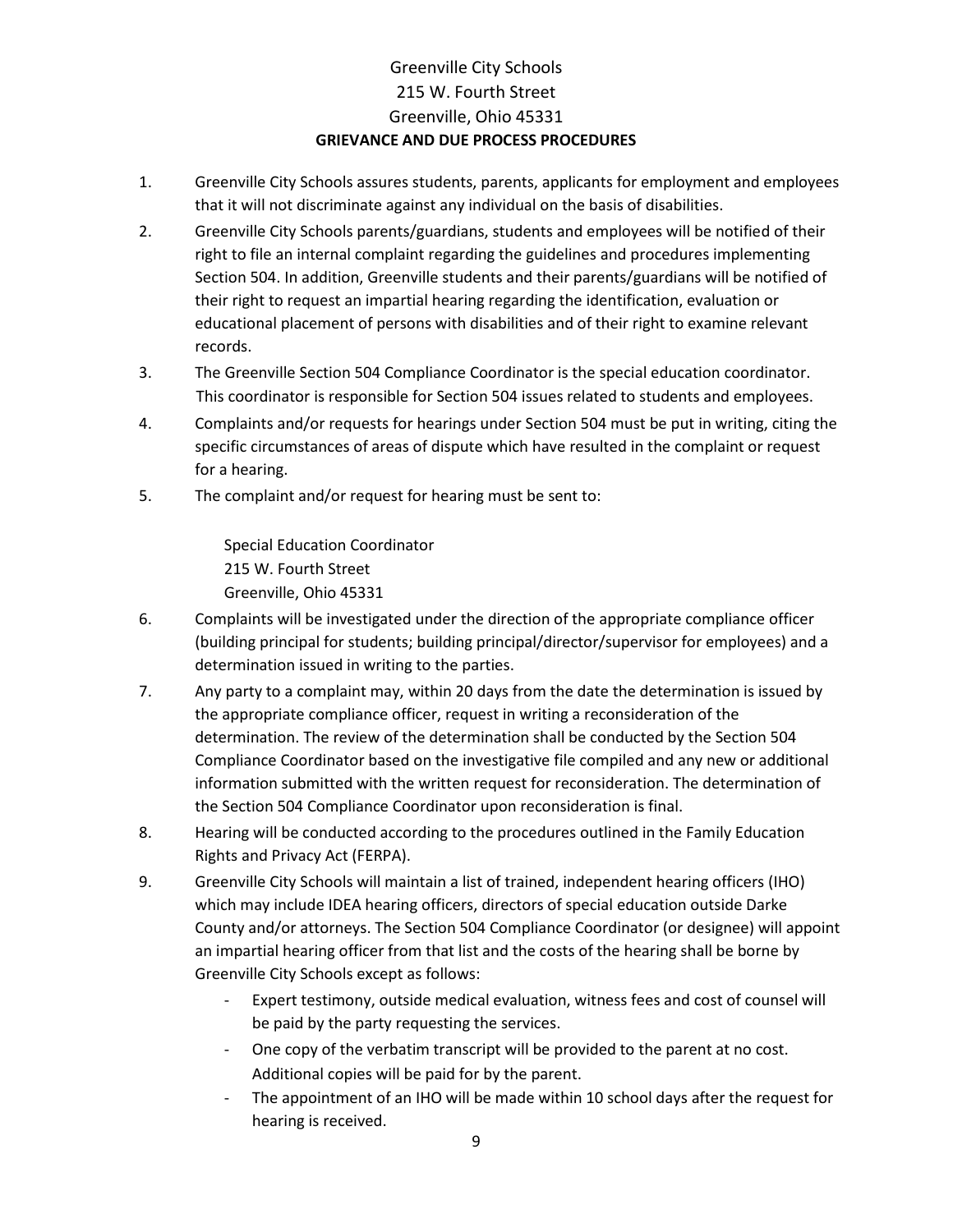- 10. The IHO will conduct the hearing to insure that, not later than 45 days after the receipt of a request for a hearing, a final decision is reached and a copy of the decision is mailed to each of the parties. An IHO may grant specific extensions of time beyond the 45 days at the request of either party.
- 11. The IHO will give the parent/guardian or student written notice of the date, time and place of the hearing. Notice will be given no less than seven days prior to the date of the hearing unless otherwise agreed to by the parent/guardian or student.
- 12. The IHO shall conduct the hearing in a manner that will afford all parties a full and fair opportunity to present evidence and to otherwise be heard. Each hearing involving oral arguments must be conducted at a time and place which is reasonably convenient to the parent/guardian and/or student. The parent/guardian or student may be represented by another person of his/her choice.
- 13. Either party shall have a right to appeal the decision of the IHO upon filing a written request for an appeal within 15 days from the receipt of notification of the results of the hearing, or within a reasonable time period after the lapse of 15 days, for just cause, as determined by the IHO.
- 14. In the request for an appeal, the requesting party shall specifically set forth the reasons the party feels the decision of the IHO is either contrary to and not supported by the evidence, or is otherwise contrary to law.
- 15. The appeal shall be heard by another IHO, who shall be appointed by the Section 504 Compliance Coordinator (or designee) from the list of IHO's in the same manner set forth in paragraph 9 above.

(Approval date: July 9, 1997)

Section 504 Coordinator is the Director of Administrative & Pupil Personnel Services: Andrea Townsend St. Clair Memorial Hall 215 West Fourth Street Greenville, Ohio 45331 (937) 548-3185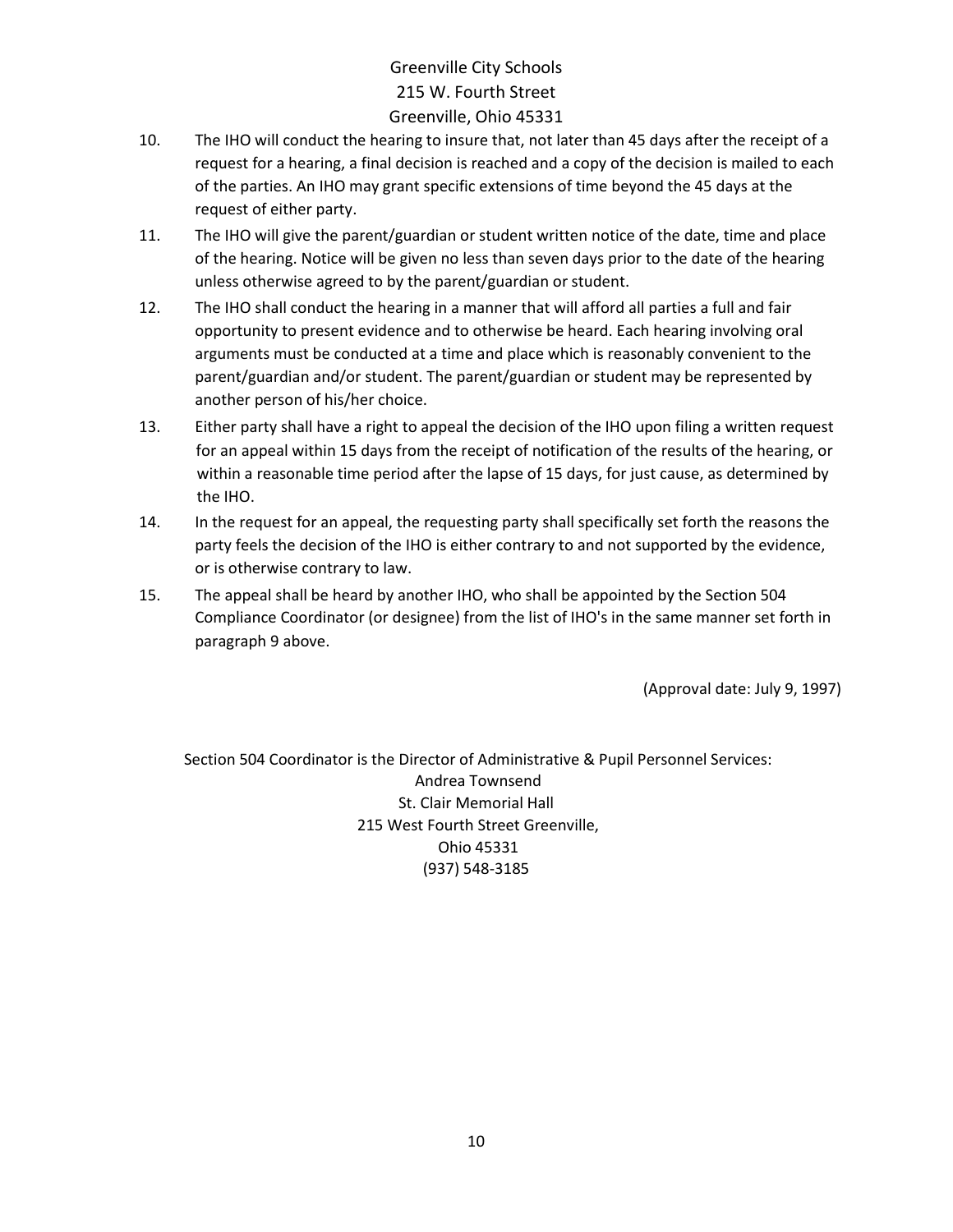# **Section 504 Forms**

*(Section 504 Forms are available through the Samegoal.iepanywhere Software)* 

*Section 504: Request for Evaluation (available through the Samegoal.iepanywhere Software)* 

*Section 504: Prior Written Notice (available through the Samegoal.iepanywhere Software)* 

GCS 504-03 *Notice Regarding Section 504 of the Rehabilitation Act of 1973*

*Section 504: Parent Consent (available through the Samegoal.iepanywhere Software)* 

*Section 504: Release of Records and Information (available through the Samegoal.iepanywhere Software)* 

*Section 504 Evaluation (available through the Samegoal.iepanywhere Software)*

*Section 504: Plan (available through the Samegoal.iepanywhere Software)* 

*Section 504: Parent Invitation (available through the Samegoal.iepanywhere Software)* 

*Section 504: Manifestation Determination Form (available through the Samegoal.iepanywhere Software)* 

*Section 504: Discontinuation (available through the Samegoal.iepanywhere Software)* GCS

504-10 *Grievance Form*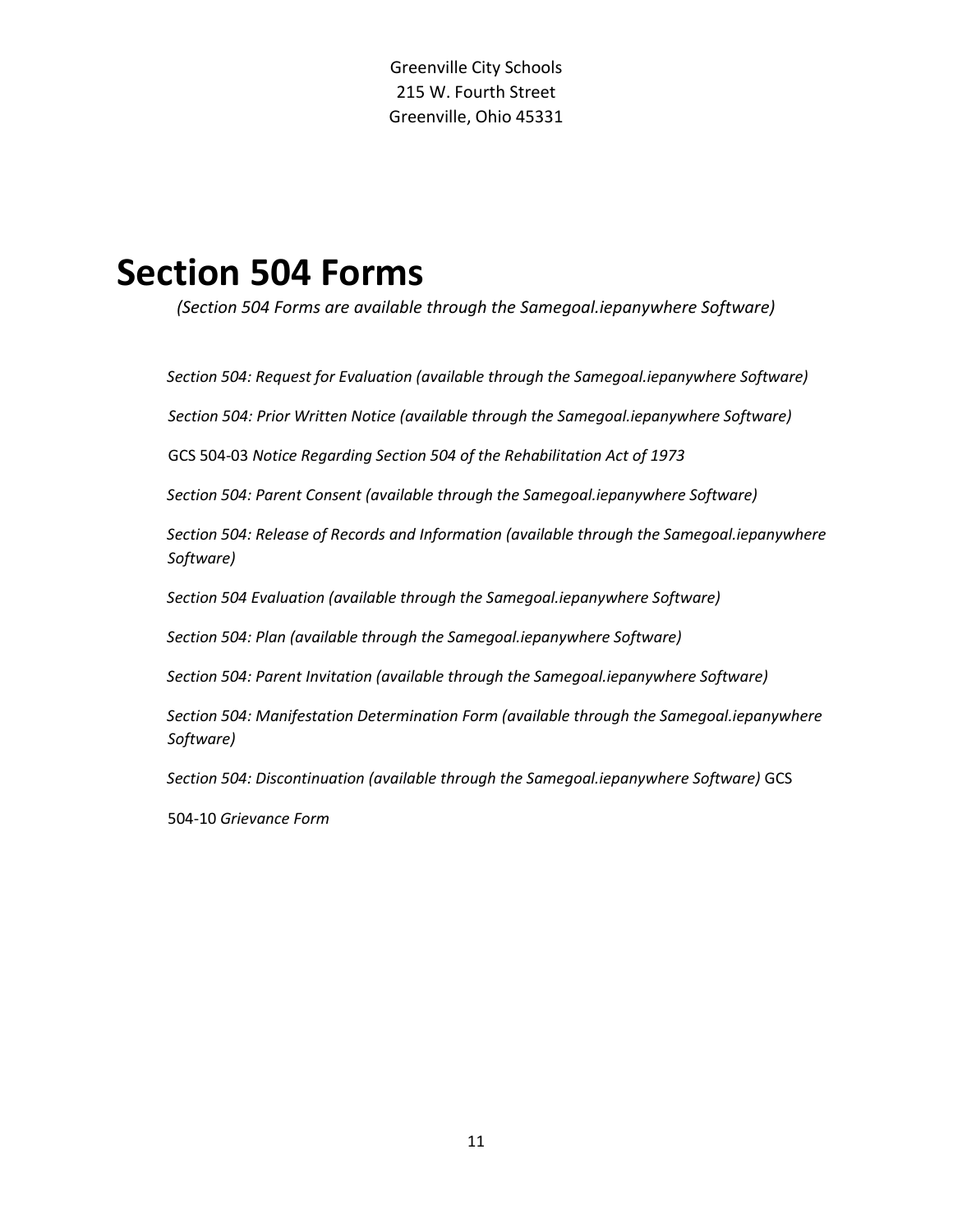# Greenville City Schools 215 W. Fourth Street Greenville, Ohio 45331 **Notice Regarding Section 504 of the Rehabilitation Act of 1973**  GCS 504- 03

The Rehabilitation Act of 1973 is a nondiscrimination statue enacted by the United States congress. The purpose of the act is to prohibit discrimination and to assure that students with disabilities have educational opportunities and benefits equal to those provided to students without disabilities.

A student eligible under Section 504 is a student who has, has record of or is regarded as having such a mental or physical impairment that substantially limits one or more major life activities (including activities such as caring for oneself, performing manual tasks, walking, seeing, hearing, speaking, breathing, learning and working).

Parent/ Guardian/ Student's Rights under Section 504:

- 1. You have the right to be informed by the school district of your rights under Section 504. The purpose of this notice is to advise you of those rights.
- 2. Your child has a right to a free appropriate public. Your child has a right to placement in the least restrictive environment. This includes the right to be educated with students without disabilities to the maximum extent appropriate. It also includes the right to have the district make reasonable accommodations to allow your child an equal opportunity to participate in school and school related activities.
- 3. Your child has the right to facilities, services and activities that are comparable to those provided for students without disabilities.
- 4. Your child has a right to an evaluation for initial Section 504 placement and any subsequent significant change in placement.
- 5. You have the right to notice prior to any action by the district in regard to the identification, evaluation and placement of your child.
- 6. You have the right to eligibility and placement decisions based upon a variety of information sources and by individuals who know the student, eligibility data and placement options.
- 7. You have the right to agree or disagree with the proposed district action in evaluating, identifying your child as having a disability under Section 504 and determining accommodations.
- 8. If eligible under Section 504, your child has a right to periodic reevaluations (generally every three years).
- 9. You have the right to examine relevant records.
- 10. You have the right to file a complaint with the district when you believe your child's rights have been violated. A written complaint, signed and dated by the complainant shall be submitted to the Section 504 Coordinator and include the nature of the grievance and the remedy requested within 14 days of the time you received written notice of the team's action. The Section 504 Coordinator for Greenville City Schools is:

Andrea Townsend St. Clair Memorial Hall 215 West Fourth Street Greenville, Ohio 45331 (937) 548-3185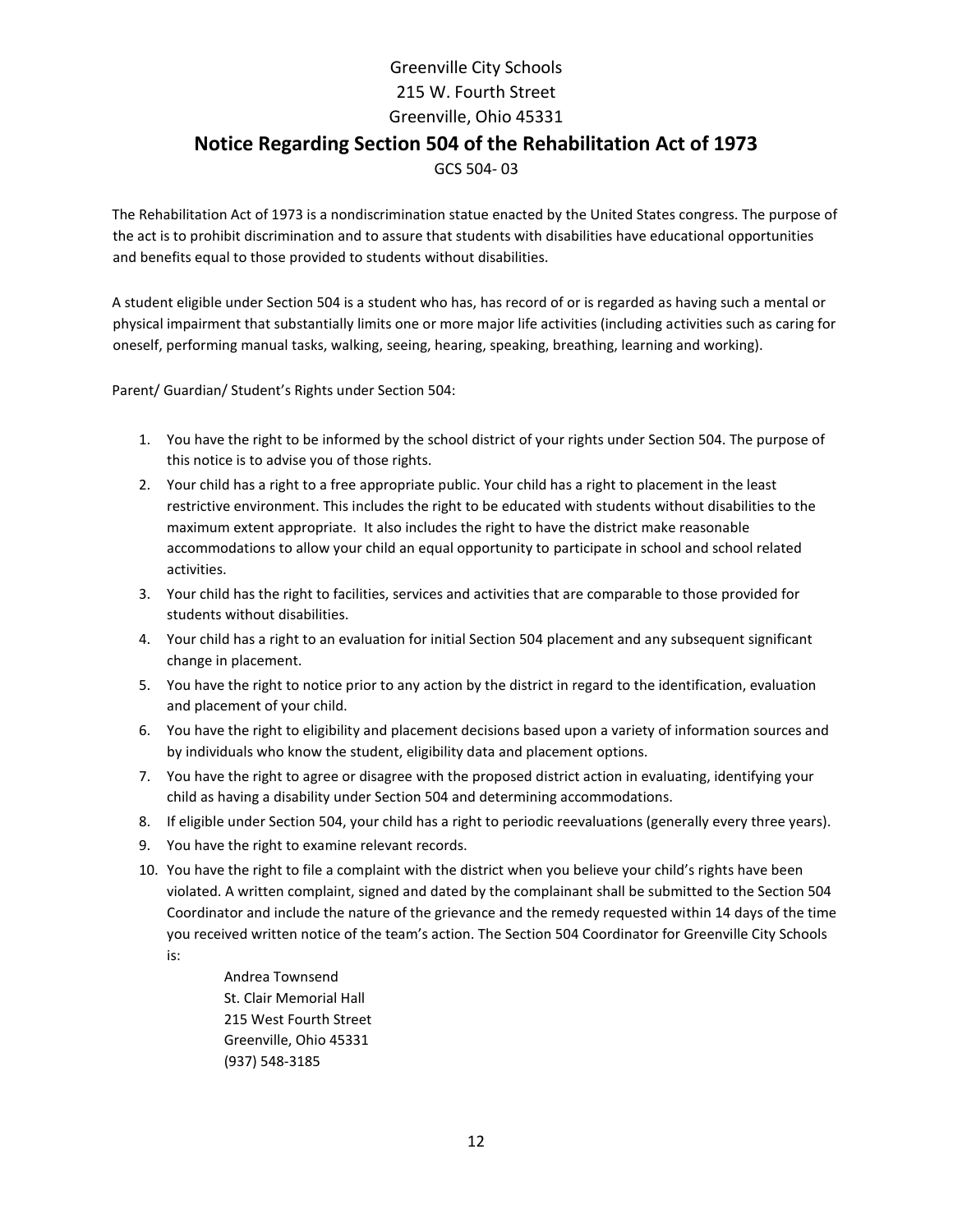- 11. You have the right to an impartial hearing with respect to the district's actions regarding your child's identification, evaluation or education placement with opportunity for parental participation in the hearing and representation by an attorney.
- 12. If you disagree with the decision of the impartial hearing officer, you have the right to a review of that decision by a court of competent jurisdiction.
- 13. You also have the right to file a complaint with the Office for Civil Rights of the United States Department of Education. The address for the regional office which covers Ohio is:

United States Department of Education, Office for Civil Rights 600 Superior Avenue East, Suite 750 Cleveland, Ohio 44114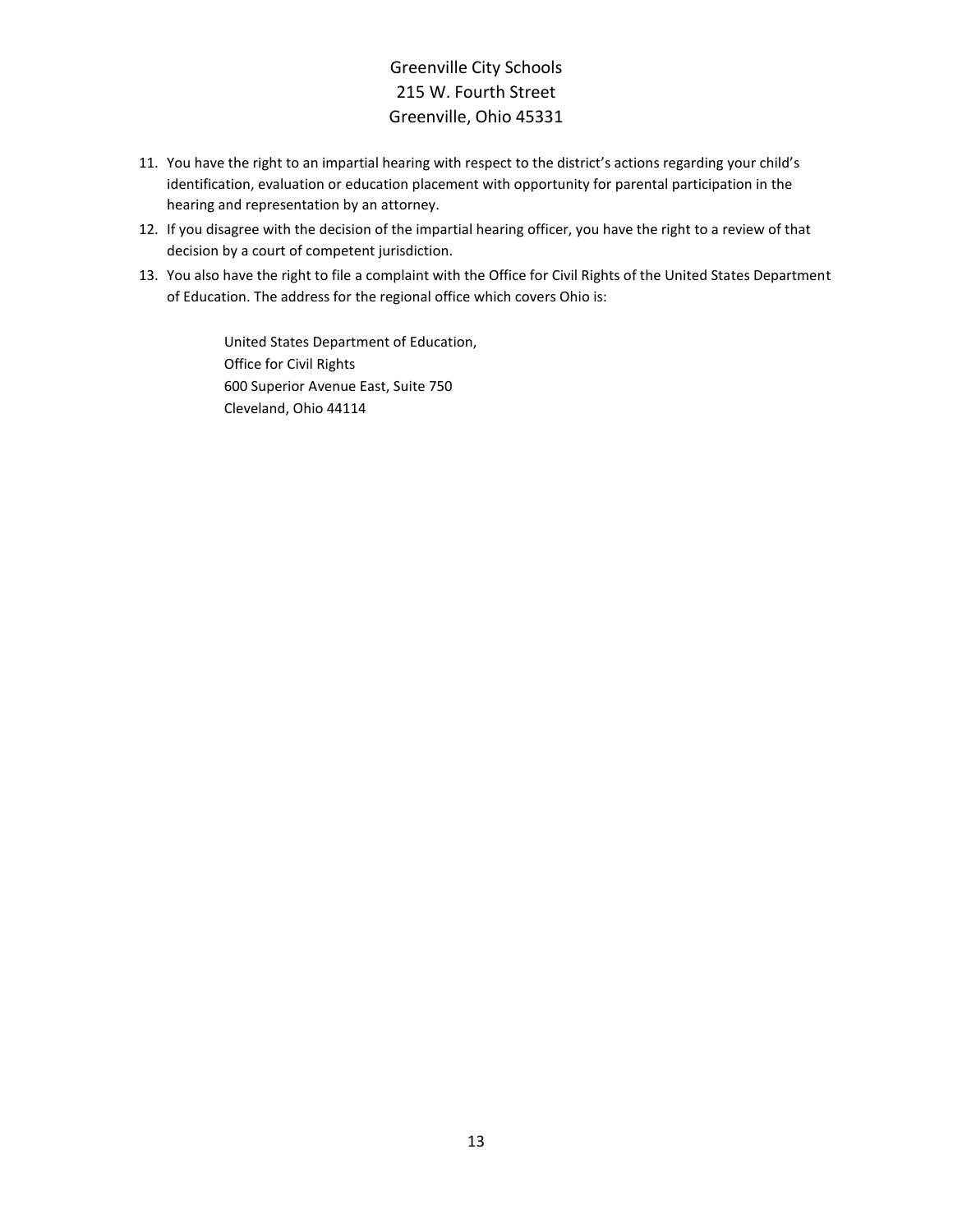# **Optional Forms**

OP-01 *Functional Behavior Assessment (available through the Samegoal.iepanywhere Software)* OP-02 *Behavior Intervention Plan (available through the Samegoal.iepanywhere Software)*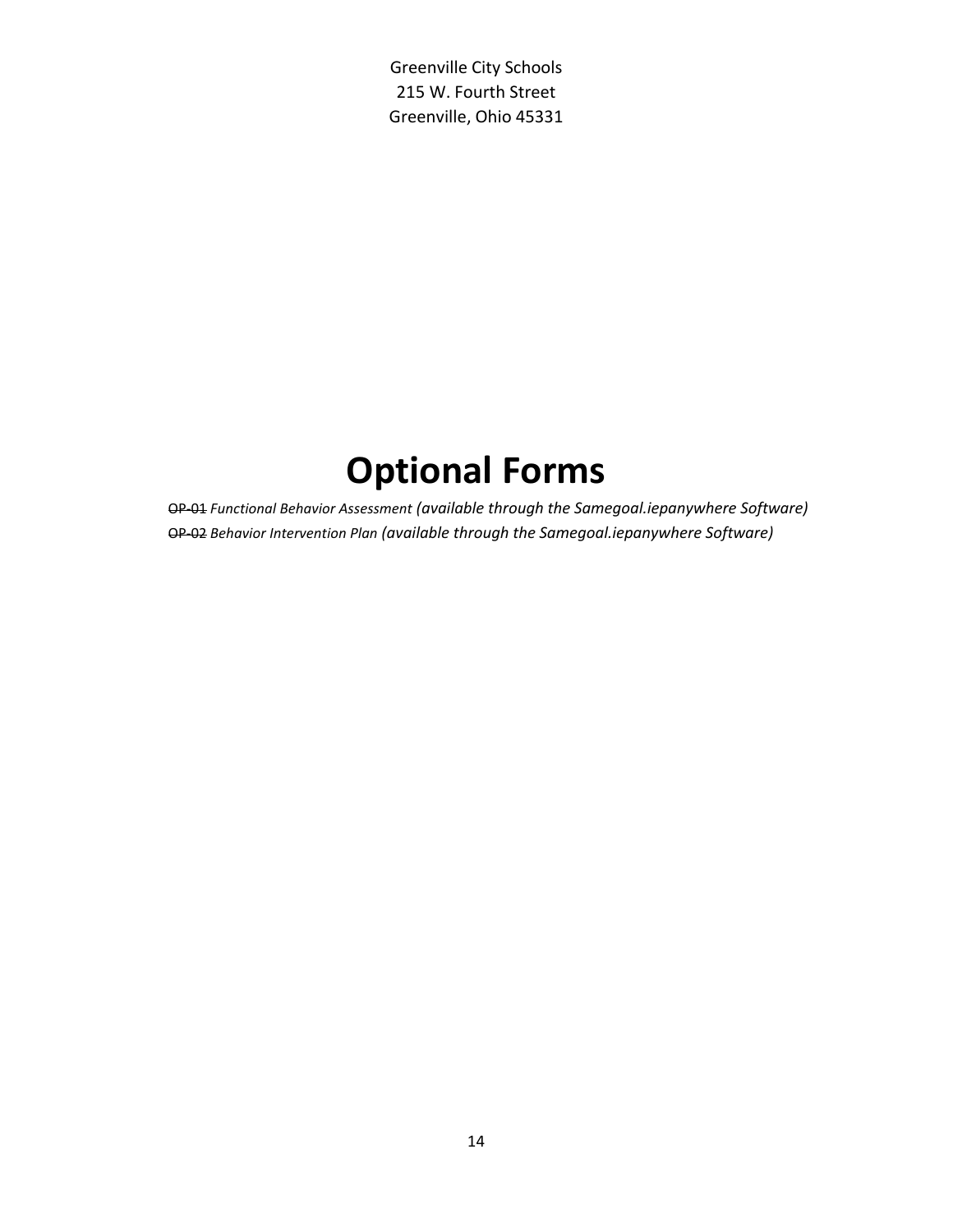#### **Functional Behavior Assessment**

OP-01 Child's Name: Student ID: Grade: Date of Meeting: Date of Implementation:

**Directions:** A functional behavioral assessment (FBA) must be conducted when the 504 team determines that the student's behavior is a manifestation of the student's disability. A FBA may be conducted, as determined appropriate by the student's 504 team, if the student's behavior results in disciplinary action that changes the child's placement on the continuum of alternative placement options.

Please fill out a separate copy of this form for each behavior being assessed.

- **1. Behavior of Concern:** Provide a description of the behavior in observable and measurable terms. Include a description of the intensity, frequency and duration of the problem behavior.
- **2. What Event Triggers the Behavior (Antecedent):** Include a description of environmental factors which may contribute to the behavior (e.g., medical conditions, sleep, diet, scheduling and social factors.)
- **3. Setting Where Behavior Most Likely Occurs**: Describe the setting in which the behavior occurs (time of day, physical setting, persons involved). Include a description of any relevant events that preceded the target behavior (antecedents).
- **4. How Often/How Long**: Describe the time between the request to stop or change the behavior and the time of the student's response to the request.
- **5. Who is the student most likely to react negatively to when requested to do something and who is the student least likely to react negatively to when requested to do something?**
- **6. What is the vocal adult response to the student's negative behavior?**
- **7. Consequences:** Include a description of the consequences that resulted from the behavior of concern.
- **8. Why** (function or purpose of behavior)? What is the student communicating through the behavior of concern?

| <b>Behavior History Interventions</b><br>Attempted | Primary Mode of Communication | Other Relevant Information (e.g.,<br>medical) |
|----------------------------------------------------|-------------------------------|-----------------------------------------------|
|                                                    |                               |                                               |

#### **Functional Behavioral Assessment Additional Information\***

#### Team Members' Signatures:

15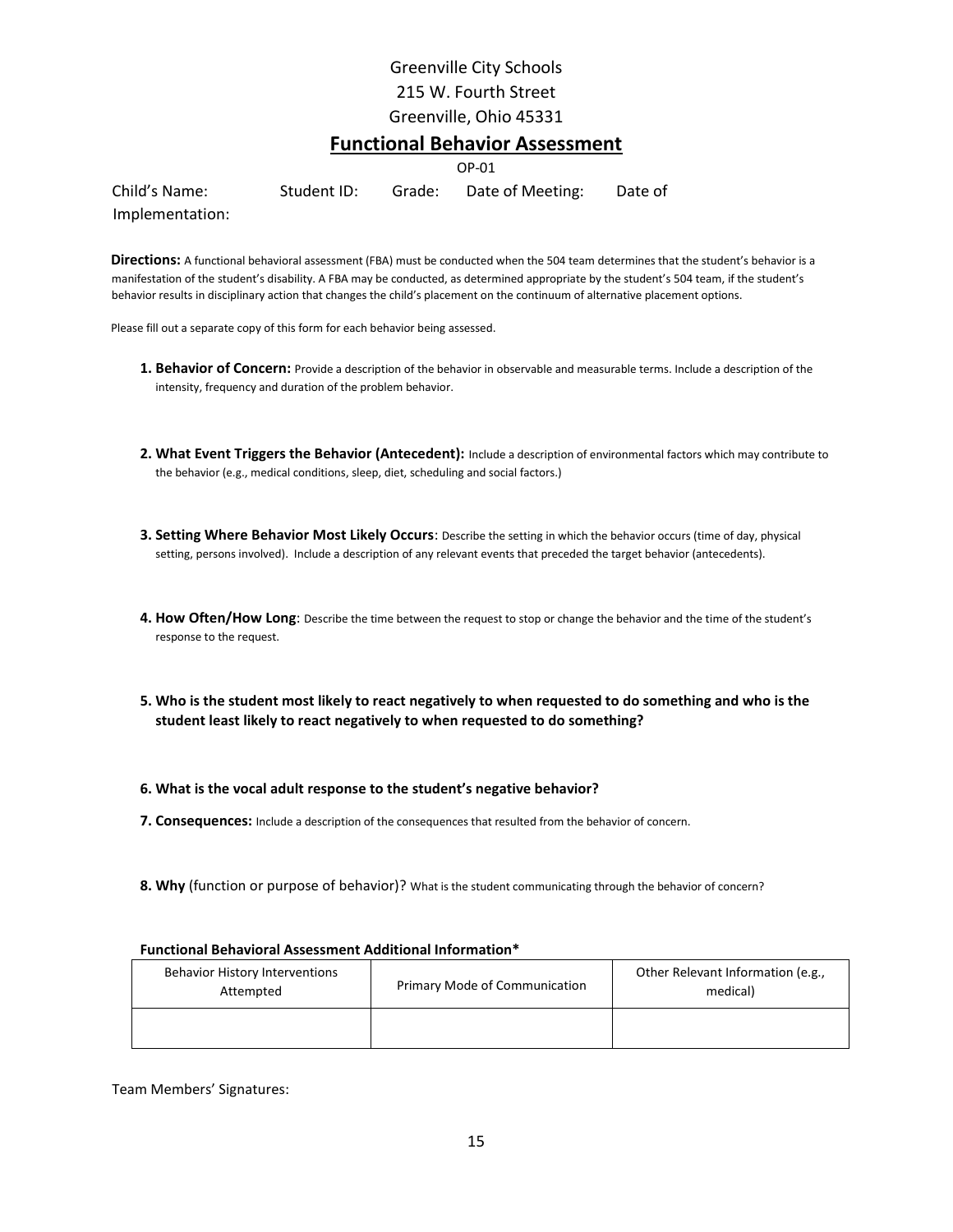#### **Behavior Intervention Plan**

OP-2

| Child's Name:    | Student ID:             | Grade: |
|------------------|-------------------------|--------|
| Date of Meeting: | Date of Implementation: |        |

**Sources of Information:** 

List sources of information used in the FBA, both formal and informal, to develop this plan.

**Strength Based Profile**  Identify skills and interests, positive relationships, pro-social behaviors, family and community supports.

#### **Functional Behavioral Assessment (FBA) Summary Statement**

Describe the specific problem behavior as outlined on the FBA and create a hypothesis/summary statement about the specific behavior utilizing the information on the FBA.

#### **BIP Strategies/Outcomes Worksheet**

Based on hypothesis, in the table below, identify the strategy, what will be done, when and where the strategy will occur.

#### **Setting Event Strategies**

(reducing impact of setting events)

#### **Antecedent Strategies**

(decreased likelihood that behavior will occur)

#### **Behavior Teaching Strategies [Alternative Behaviors]**

(increases the likelihood that the appropriate replacement behavior will occur through instruction)

**Reinforcement Strategies [Consequence]** 

(when student demonstrates the desired behavior, the need behind the behavior is met.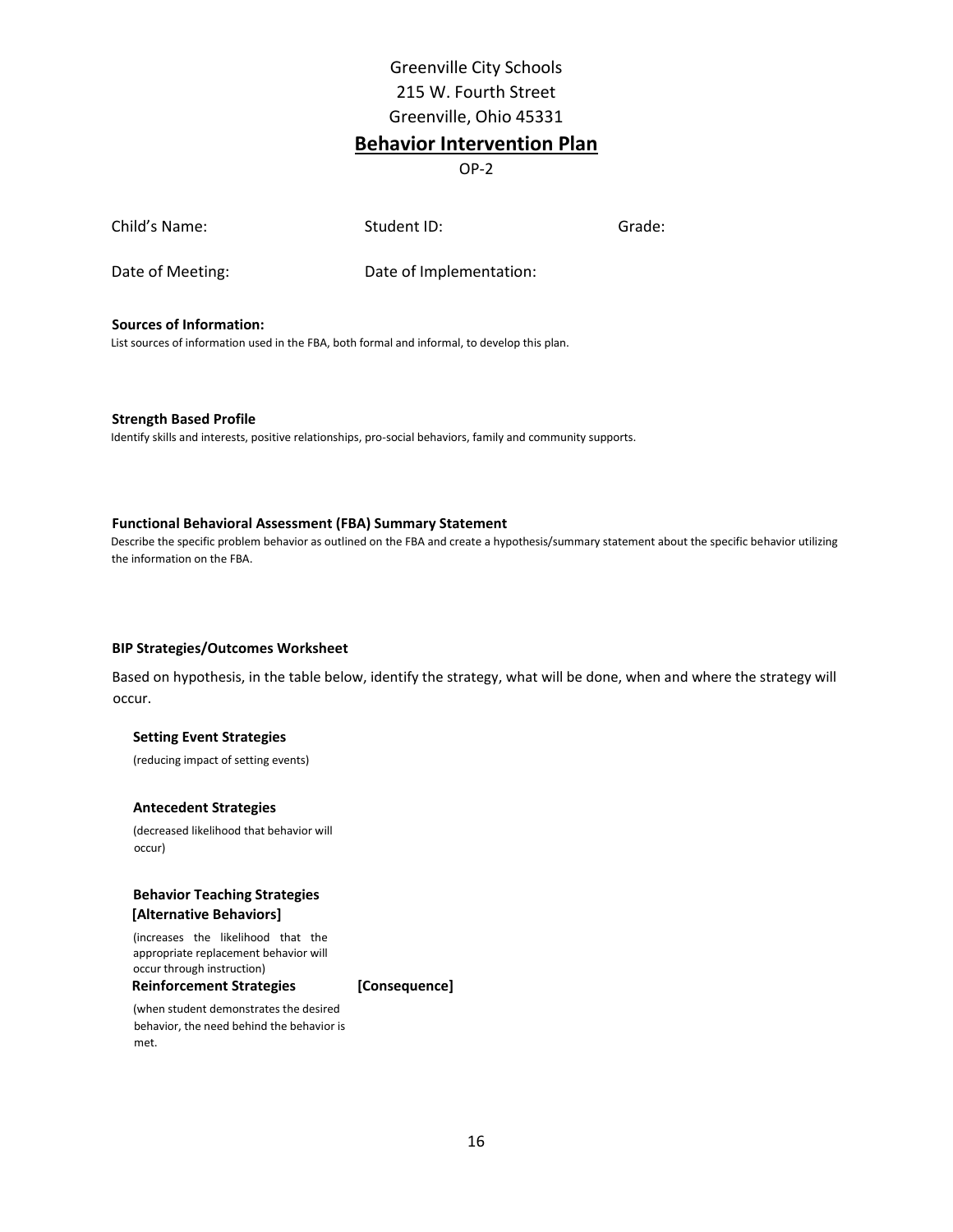Greenville City Schools 215 W. Fourth Street Greenville, Ohio 45331 **DEVELOP AN ACTION PLAN\*** 

#### **A. Goal Statement (**Use one page for each goal.)

Intervention/Skills

Who Implements?

How Long?

Data Used to Measure Progress?

Who Collects Data

Who Monitors During Implementation?

Team Members' Signatures:

**Parent provided a copy of plan** 

 **Crisis Intervention Plan (Optional)** 

**\_\_\_\_\_\_\_\_\_\_\_\_\_\_\_\_\_\_\_\_\_\_\_\_\_\_\_\_\_\_\_\_\_\_\_\_\_\_ \_\_\_\_\_\_\_\_\_\_\_\_\_\_\_\_\_\_\_\_\_\_\_\_\_\_\_\_\_\_\_\_\_\_\_\_\_\_\_\_** 

**\_\_\_\_\_\_\_\_\_\_\_\_\_\_\_\_\_\_\_\_\_\_\_\_\_\_\_\_\_\_\_\_\_\_\_\_\_\_ \_\_\_\_\_\_\_\_\_\_\_\_\_\_\_\_\_\_\_\_\_\_\_\_\_\_\_\_\_\_\_\_\_\_\_\_\_\_\_\_** 

**\_\_\_\_\_\_\_\_\_\_\_\_\_\_\_\_\_\_\_\_\_\_\_\_\_\_\_\_\_\_\_\_\_\_\_\_\_\_ \_\_\_\_\_\_\_\_\_\_\_\_\_\_\_\_\_\_\_\_\_\_\_\_\_\_\_\_\_\_\_\_\_\_\_\_\_\_\_\_** 

**\_\_\_\_\_\_\_\_\_\_\_\_\_\_\_\_\_\_\_\_\_\_\_\_\_\_\_\_\_\_\_\_\_\_\_\_\_\_ \_\_\_\_\_\_\_\_\_\_\_\_\_\_\_\_\_\_\_\_\_\_\_\_\_\_\_\_\_\_\_\_\_\_\_\_\_\_\_\_**